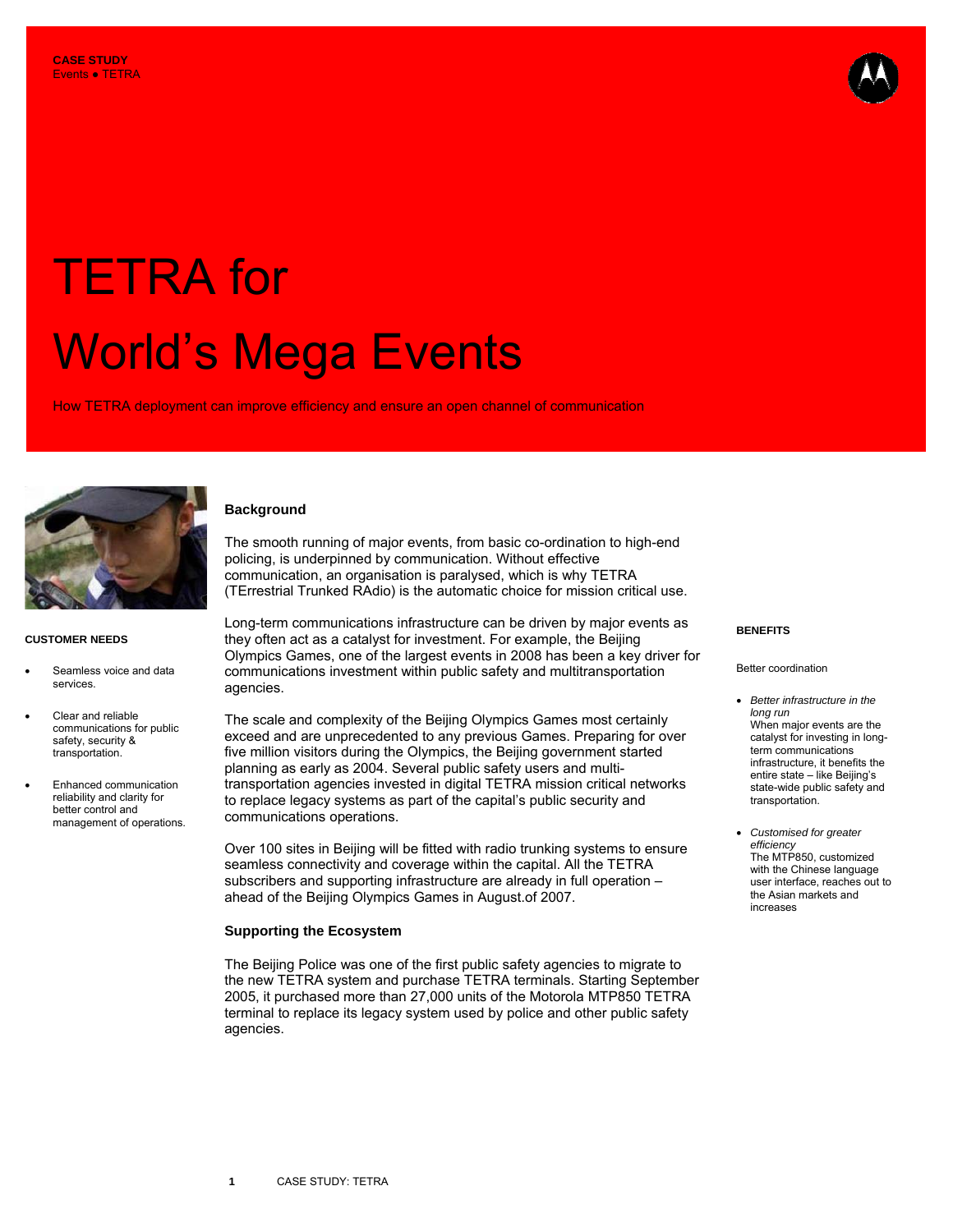

The customised terminal is one of the smallest and most advanced digital TETRA portables, built and designed for Asian users in mind and includes a Chinese language user interface. It is now the TETRA subscriber of choice by these Chinese agencies on both the 800MHz and 350MHz systems.

Beijing Police has also recently awarded a contract to Motorola for a 350MHz TETRA system to be put in place, with 33 sites to meet the growing communication requirements of the force. Beijing Metro was one of the first transportation agencies in China to replace its 30-year old analogue based trunked system with Motorola's TETRA digital trunking platform for all of its eight Metro Lines. Beijing Light Rail did the same, equipping its Light Rail lines with Motorola TETRA communications systems.

The Beijing Capital Airport Express Rail Project recently engaged Motorola to implement the TETRA 800MHz digital trunk radio communications system for the airport rail link. It is the first unpiloted rail line in all of China's train dispatching operations. It involves trunked ground base stations, over 100 user terminals and 20 trunked vehicle-mounted stations.

Beijing General Station of Exit and Entry Frontier Inspection Unit replaced its ageing analogue trunked radio system with Motorola's 350MHz TETRA digital trunked radio system. The new radio communications network - equipped with the latest IP based TETRA digital trunking switches, base stations and user terminals - will serve the needs of the Frontier Inspections at Terminal 3 of the Beijing Capital Airport and will eventually be expanded to serve the entire Beijing Capital Airport.

# **Testing the Ground**

The 2007 Special Olympics and the 10<sup>th</sup> Nanjing Games (2005) were also backed by Motorola's TETRA digital trunking system.

Motorola teamed up with the Shanghai Telecom to design a unified communications network to streamline communications for the city of Shanghai to enable 50,000 government agency users to communicate on a single unified platform. The system was put to its maximum test and loading during the Special Olympics held in Shanghai on October 2-11, which was then China's largest international sports event. The radio trunked network covered more than 190 sites across the city of Shanghai. Over 10,000 users benefited from seamless communications and in particular from the seamless 24-hour support from the Motorola team in China.

Motorola was also behind the Chinese National Games in 2005 held in Nanjing at the Nanjing Olympics Centre. The Motorola TETRA system proved to perform to expectations and was highly robust and fail-proof, providing uninterrupted communications and seamless coverage - essential for security and seamless coordination of large-scale sporting events